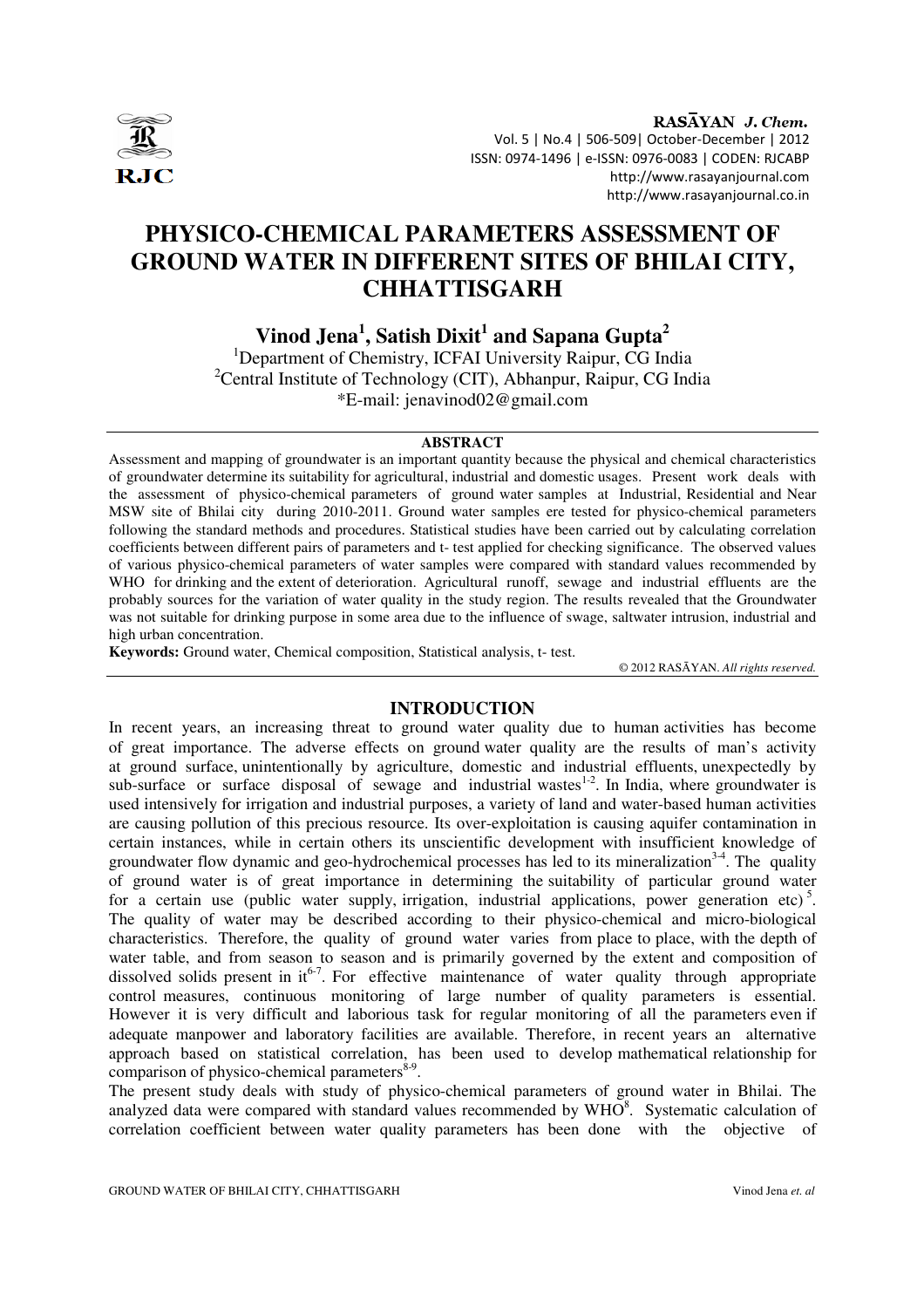RASAYAN J. Chem. Vol. 5 | No.4 | 506-509 | October-December | 2012

minimizing the complexity and dimensionality of large set of data. The significant correlation has been further verified by using t-test.

#### **EXPERIMENTAL**

Water samples were collected from different sites (Residential, Industrial and MSW) of the Bhilai city, Chhattisgarh during June 2010 -April 2011. The city is located 22 km west of the capital Raipur on the Howrah–Mumbai rail line and National Highway 6. Bhilai is famous for its Integrated Steel Plant, which is one of the largest steel plants in India. All collected samples were collected in sterilized polypropylene bottles using standard procedure of grab or catch as per the methods of APHA<sup>10</sup>. All the chemicals used were of AR grade. Details of the analysis methods are summarized in Table-1. Karl-Pearson correlation coefficient (r) was calculated and correlation for significance has also been tested by applying t-test.



Fig.-1: Samplig Site

#### **EXPERIMENTAL**

ArcGIS (version 9.0) software has been used for the present study to locate the Samplig Site, Figure-1 . The different locations of the sampling sites were importated into GIS software through point layer<sup>11</sup>. A software statistiXl is used for the performing t- test. The analysis of various parameter of sampled water with their applicable methods are summarized in Table-1.

Table-1: Parameters and methods employed in the physicochemical examination of water samples

| S.No. | Parameters of<br>water analysis | Method employed    |
|-------|---------------------------------|--------------------|
|       | pH                              | Potentiometric     |
| 2.    | $EC(\mu s/cm)$                  | Potentiometric     |
| 3.    | TDS(mg/l)                       | Gravimetric        |
| 4.    | TSS(mg/l)                       | Gravimetric        |
| 5.    | $\overline{COD}$ (mg/l)         | Titrimetric        |
| 6.    | $Na^{+}(mg/l)$                  | Flame Photometric  |
|       | $K^+(mg/l)$                     | Flame Photometric  |
| 8.    | CI(mg/l)                        | Titrimetric        |
| 9.    | SO <sub>4</sub>                 | Spectrophotometric |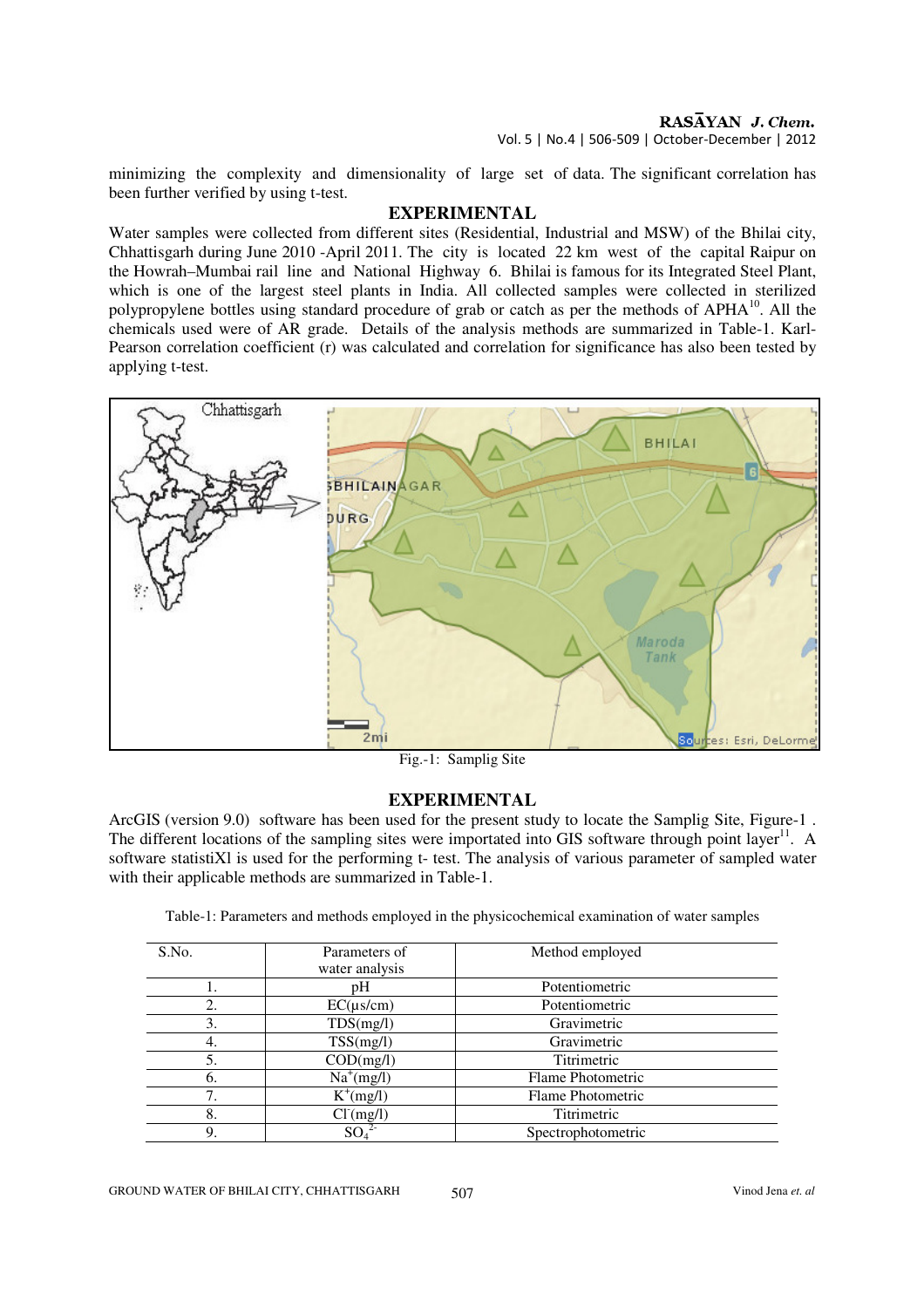#### RASAYAN J. Chem. Vol. 5 | No.4 | 506-509 | October-December | 2012

# **RESULTS AND DISCUSSION**

The standard and observed values of physico-chemical parameters of experimental ground water samples for both Residential and Industrial area are presented in Tables 2-3.The observed pH values ranging from 7.64- to 8.86 in residential site and 7.26 to 7.89 in industrial site which shows that the present water samples are slightly alkaline. These values are slightly more than maximum permissible limit prescribed by WHO<sup>8</sup>. Chloride ion at industrial site bears significant positive correlation with pH (r= 0.82, t = 7.5), TDS (r = 0.82, t = 8.3), and TSS (r = 0.37, t = 18.4). Cl,  $SO_4^{2}$ , TDS values of water samples is within the highest desirable or maximum permissible limit set by WHO. In the present study for the years 2010 and 2011. EC has significant negative correlation with TSS (r=  $-0.66$ , t= 12.4) at residential site whereas at industrial site EC has positive correlation TSS( $r = 0.52$ , t = 11.2).This shows that with increase or decrease in the EC values it also exhibit increase or decrease TSS at industrial site . The sulphate ion is one of the important anion present in natural water produce cathartic effect upon human beings when it is present in excess. Positive correlation was found of  $SO_4^2$  with pH and TSS at both site of sampling. High values of COD at some location indicate that river water was highly contaminated with chemically oxidisable inorganic and organic substances.

| Parameters                                                                                        | <b>WHO</b> Standards |             | <b>Experimental Values</b> |                        |  |  |  |
|---------------------------------------------------------------------------------------------------|----------------------|-------------|----------------------------|------------------------|--|--|--|
|                                                                                                   | <b>HDL</b>           | <b>MPL</b>  | (Range)mg/L                |                        |  |  |  |
|                                                                                                   |                      |             | <b>Residential Site</b>    | <b>Industrial Site</b> |  |  |  |
| pH                                                                                                | $7 - 8.5$            | $6.5 - 9.5$ | 7.64-8.86                  | 7.26-7.89              |  |  |  |
| $EC(\mu s/cm)$                                                                                    |                      |             | 498-618                    | 556-987                |  |  |  |
| <b>TDS</b>                                                                                        | 500                  | 1000        | 187-345                    | 226-321                |  |  |  |
| <b>COD</b>                                                                                        |                      |             | $10.5 - 12.4$              | $2.5 - 8.1$            |  |  |  |
| <b>TSS</b>                                                                                        |                      | ۰           | $2 - 7$                    | 1-6                    |  |  |  |
| $\overline{Na^+}$                                                                                 |                      | 200         | 21.2-28.1                  | $14.2 - 17.1$          |  |  |  |
| $K^+$                                                                                             |                      |             | $0.24 - 1.4$               | $0.78 - 1.45$          |  |  |  |
| CI                                                                                                | 200                  | 600         | 35.4-74.2                  | 25.2-68.2              |  |  |  |
| $SO_4^2$                                                                                          | 200                  | 400         | 3.18-6.14                  | 16.4-42.1              |  |  |  |
| HDL: Highest desirable Limit, MPL: Maximum permissible limit, EC in $\mu s/cm$ , Turbidity in NTU |                      |             |                            |                        |  |  |  |

Table-2: The average values of physico-chemical parameters

Table-3: Different pairs of correlations

| Parameters      | Parameters | Residential Area |        | <b>Industrial Area</b> |      |
|-----------------|------------|------------------|--------|------------------------|------|
|                 |            |                  | t      |                        | t    |
| EC              | <b>TSS</b> | 0.17             | 31.2   | 0.06                   | 17.8 |
|                 | <b>TDS</b> | $-0.66$          | 12.4   | 0.52                   | 11.2 |
| <b>TDS</b>      | <b>TSS</b> | $-0.62$          | 16.2   | $-0.2$                 | 22.8 |
| SO <sub>4</sub> | pН         | 0.16             | $-7.7$ | 0.35                   | 5.7  |
|                 | <b>TSS</b> | 0.46             | 0.25   | $-0.054$               | 7.1  |
| $Cl^{\dagger}$  | pH         | $-0.08$          | 10.2   | 0.82                   | 7.5  |
|                 | <b>TDS</b> | $-0.006$         | 10.8   | 0.82                   | 8.3  |
|                 | <b>TSS</b> | $-0.50$          | 19.9   | 0.37                   | 18.4 |

Note: Significant if t > 2.132

## **CONCLUSION**

All the physicochemical variables of ground water at both residential and industrial site of Bhilai city are within the highest desirable limit or maximum permissible limit set by  $WHO<sup>8</sup>$ . An appreciable significant positive correlation has been recorded for chloride with pH, TDS and TSS and  $SO_4^{2}$  with pH and TSS. The study has demonstrated the utility of GIS technology combined with laboratory analysis in evaluation